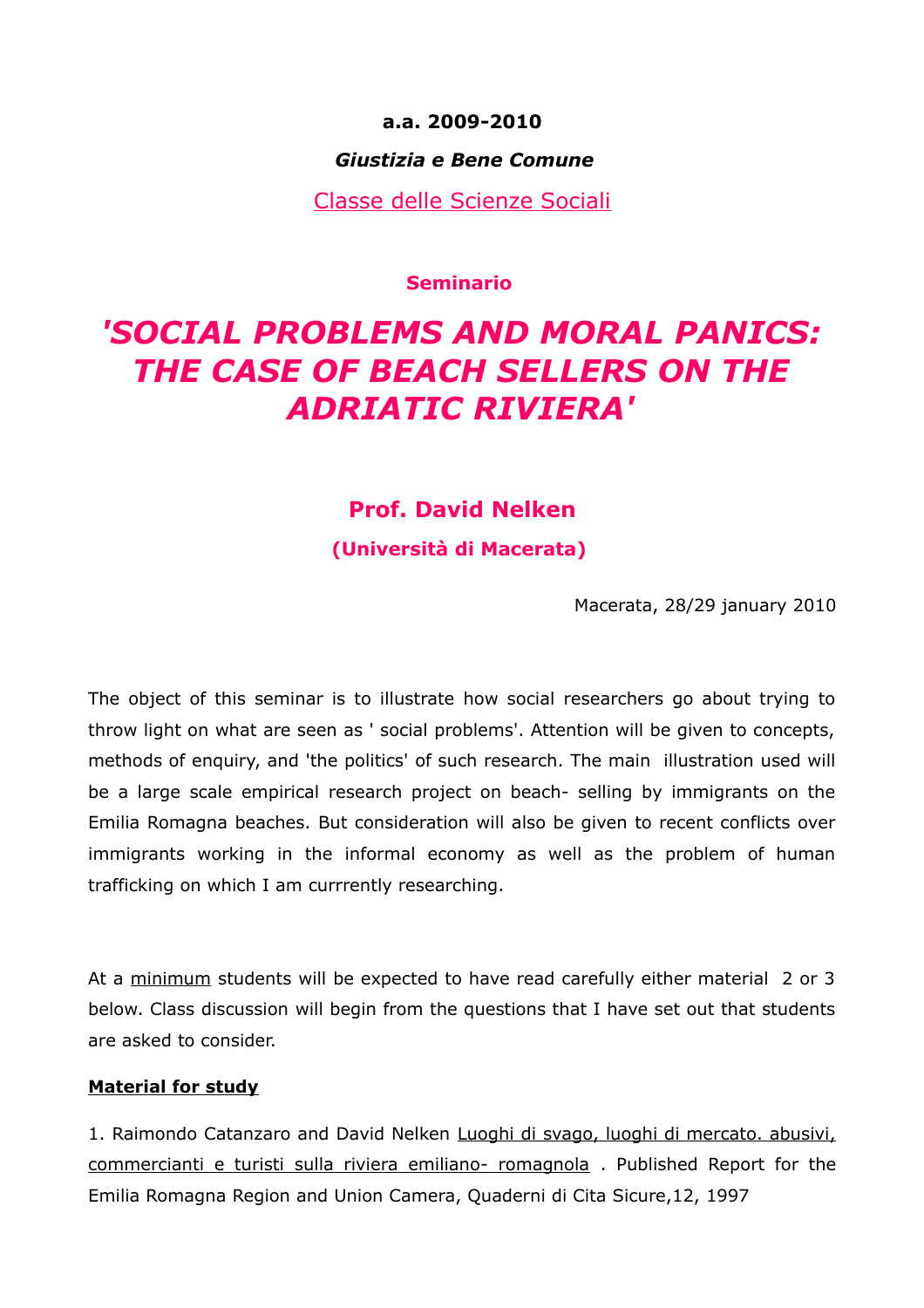



( Background Reading only)

2. Raimondo Catanzaro and David Nelken 'Come si costruisce un problema sociale', in Giuseppe Sciortino e Asher Colombo (a cura di) Stranieri in Italia. Un'immigrazione normale, Il Mulino 2003: 25-67.

3.( The following is fundamentally an english version of the above, though there are some different emphases in the two papers)

David Nelken 'Immigrant Beach Selling along the Italian Adriatic Coast: De-Constructing a Social Problem', in Ponsaers and Lippens eds. 'The Informal Economy Re-visited: Organisational Process, Occupational Culture, Informal Economies, and Crime', special issue of Crime, Law and Social Change 2007: 297-313. -- Please bring this paper with you to the class as we shall need to look together at the tables it contains.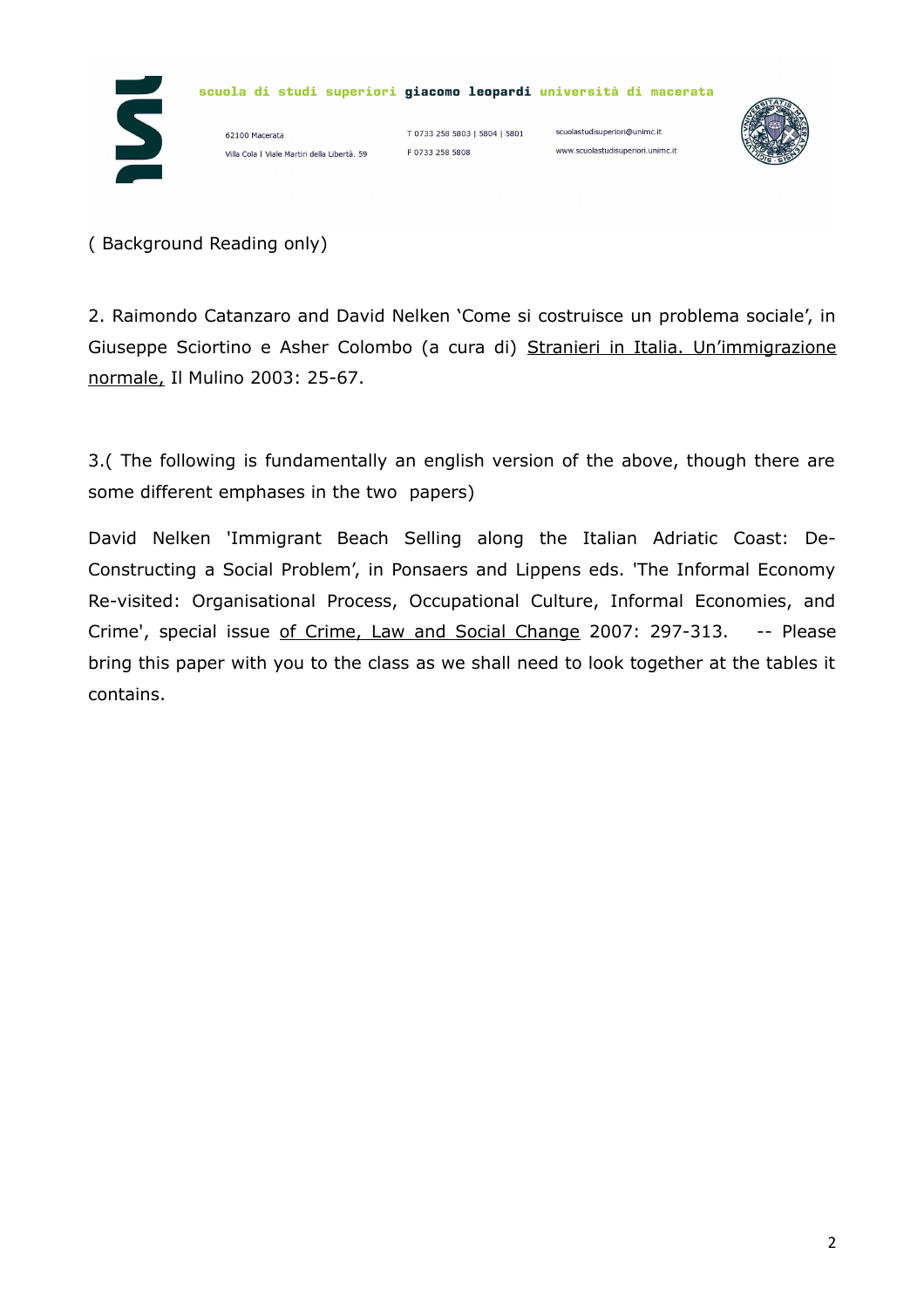

62100 Macerata Villa Cola | Viale Martiri della Libertà, 59

T 0733 258 5803 | 5804 | 5801 F 0733 258 5808

scuolastudisuperiori@unimc.it www.scuolastudisuperiori.unimc.it



#### **A Questions to consider**

1 - What is meant by the terms 'informal economy' -' black economy'? Can you think of other examples of these phenomena in Italy?

2 - What is meant by a 'social problem (How does this differ from what Durkheim, the founder of sociology, called a 'social fact?)

3 - Is beach selling by immigrants a social problem? What makes it one?

4 - What methods are used to respond to it? How would you deal with it?

5 - What is a moral panic? Is it a subjective evaluation or an objective fact?

6 - What is meant by the ' social constructionist' approach in sociology?

7 - What was the Catanzaro- Nelken project designed to find out? How did they organize their project? Who did they speak to? Is there anything you would have done differently?

8 - What were the findings of the project? Is this form of beach selling in any way connected to organized crime? Is there any chance that it could become so?

What laws are being broken? How much financial damage does it cause?

9 - What do tourists buy from immigrants? Why do they buy from them? What do they feel generally about this phenomenon?

10 - Who paid for the project? What influence did they have on its results?

What influence does this sort of research have on social policy?